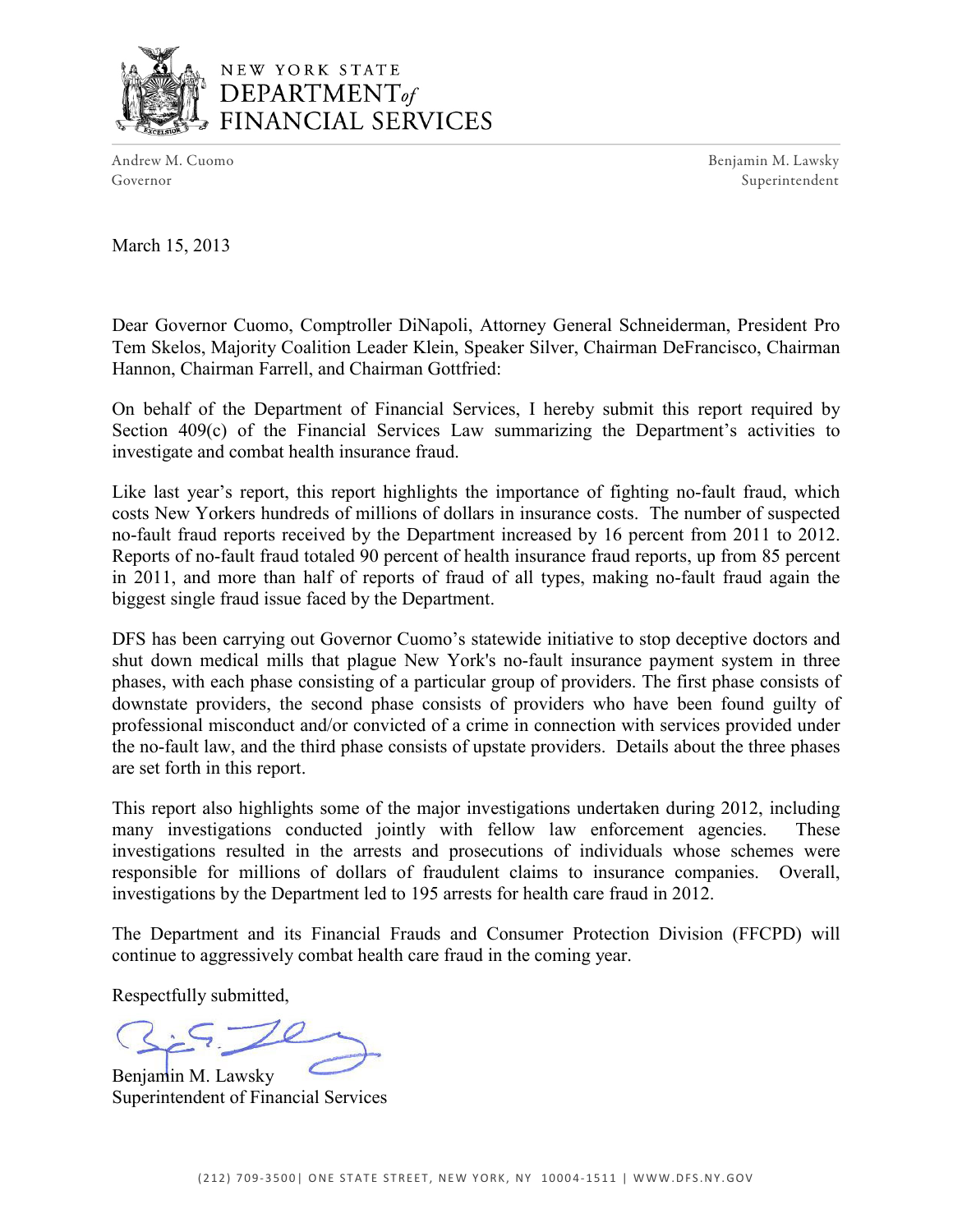

# **Annual Report on the Activities of the Department to Investigate and Combat Health Insurance Fraud**

As required by  $\S$  409(c) of the Financial Services Law

March 15, 2013

Benjamin M. Lawsky Superintendent New York State Department of Financial Services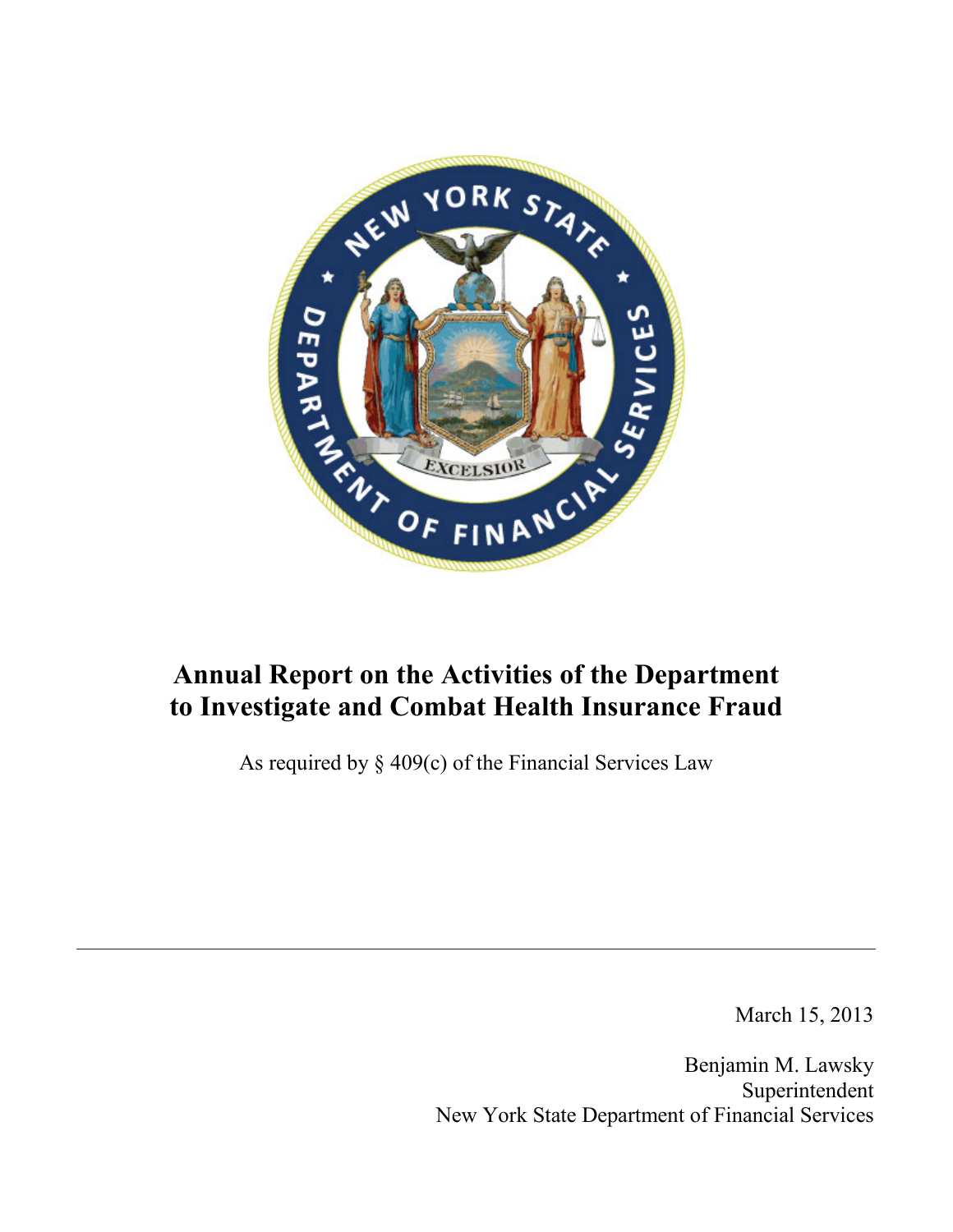# **Table of Contents**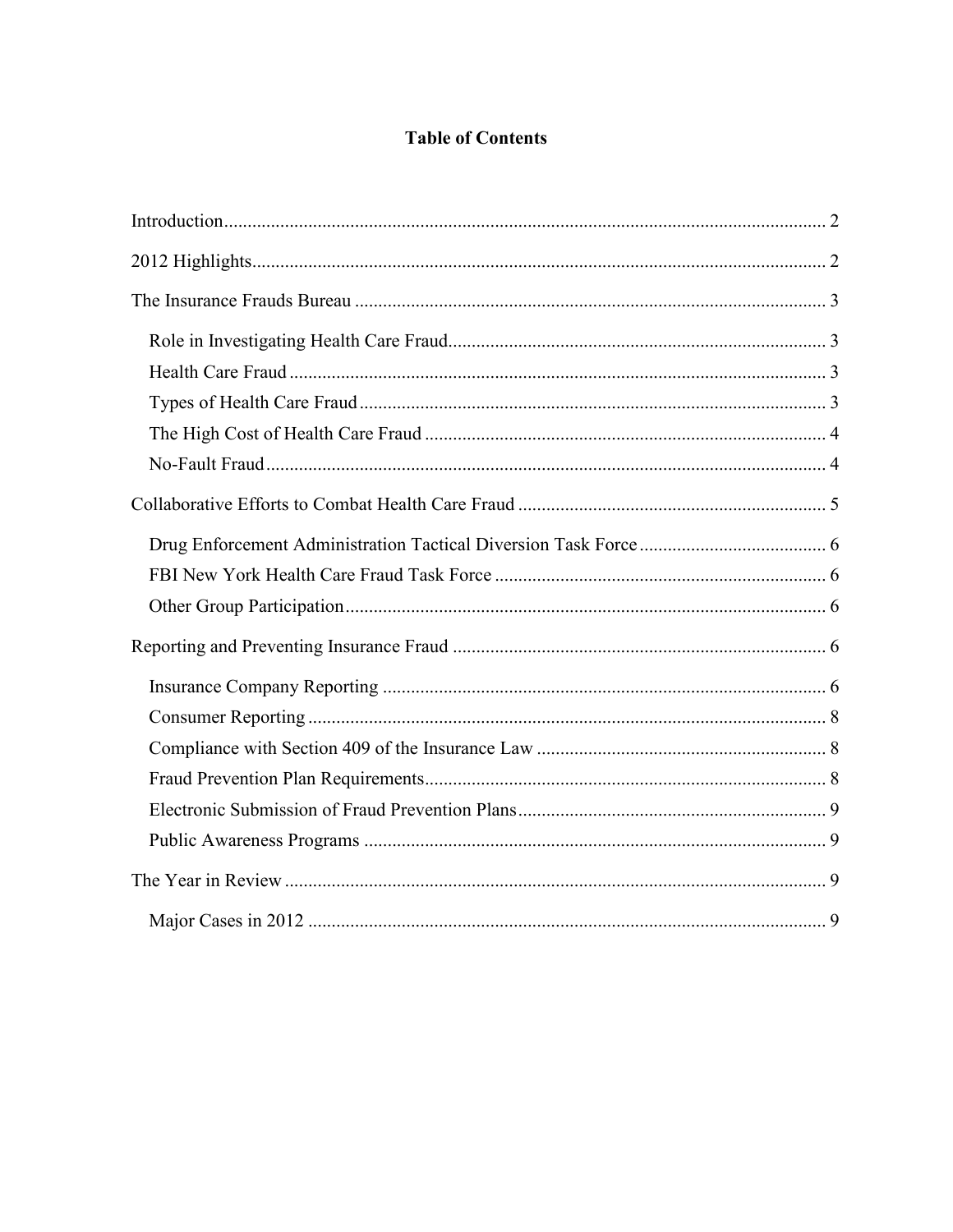#### <span id="page-3-0"></span>**Introduction**

 October 3, 2011. The merger was proposed as a way to establish a single regulatory agency with non-regulatory functions and working to identify ways to become a more efficient and effective regulator. Through the enactment of the Financial Services Law, the Banking and Insurance Departments were merged into a single Department of Financial Services (DFS) which began operating on a broad overview of the entire range of financial services, as well as to capitalize on efficiencies through government restructuring. To that end, DFS is tasked with consolidating regulatory and

This report, required under Section  $409(c)$  of the Financial Services Law, summarizes the activities of the Department in combating health insurance fraud during 2012.

Fin. Serv. L. § 409(c) provides: No later than March fifteenth of each year, beginning in two thousand twelve, the superintendent shall furnish to the governor, the state comptroller, the attorney general, the temporary president of the senate, the speaker of the assembly, the chairpersons of the senate finance and health committees, and the assembly ways and means and health committees, a report summarizing the department's activities to investigate and combat health insurance fraud including information regarding referrals received, investigations initiated, investigations completed, and any other material necessary or desirable to evaluate the department's efforts.

#### <span id="page-3-1"></span>**2012 Highlights**

The Department's Insurance Frauds Bureau investigates and combats health care fraud, which includes three major types of insurance: accident and health, private disability and no-fault.

- A total of 88 health care fraud investigations were opened in 2012. In addition, investigators recorded 195 arrests during the past year.
- The Department received 15,475 reports of suspected health care fraud, including 13,944 involving no-fault, 1,389 involving accident and health insurance and 142 involving disability insurance.
- Reports of suspected no-fault fraud accounted for 58 % of the 24,038 reports of all types of fraud received during 2012, versus 51% during 2011.
- Tactical Diversion Task Force, of which the Insurance Frauds Bureau is a member, made • The combined Upstate/Downstate Office of the Drug Enforcement Administration 70 arrests during the year. The Task Force investigates organized drug diversion schemes, "doctor shopping" and forgery of controlled-substance subscriptions.

This report, required under Section 409(c) of the Financial Services Law, summarizes the activities of the Department in investigating and combating health insurance fraud during 2012. The Financial Frauds and Consumer Protection Division is headquartered in New York City, with an office in Mineola and five offices across the upstate region: Albany, Syracuse, Rochester, Buffalo and Oneonta. The Bureau has a longstanding commitment to combating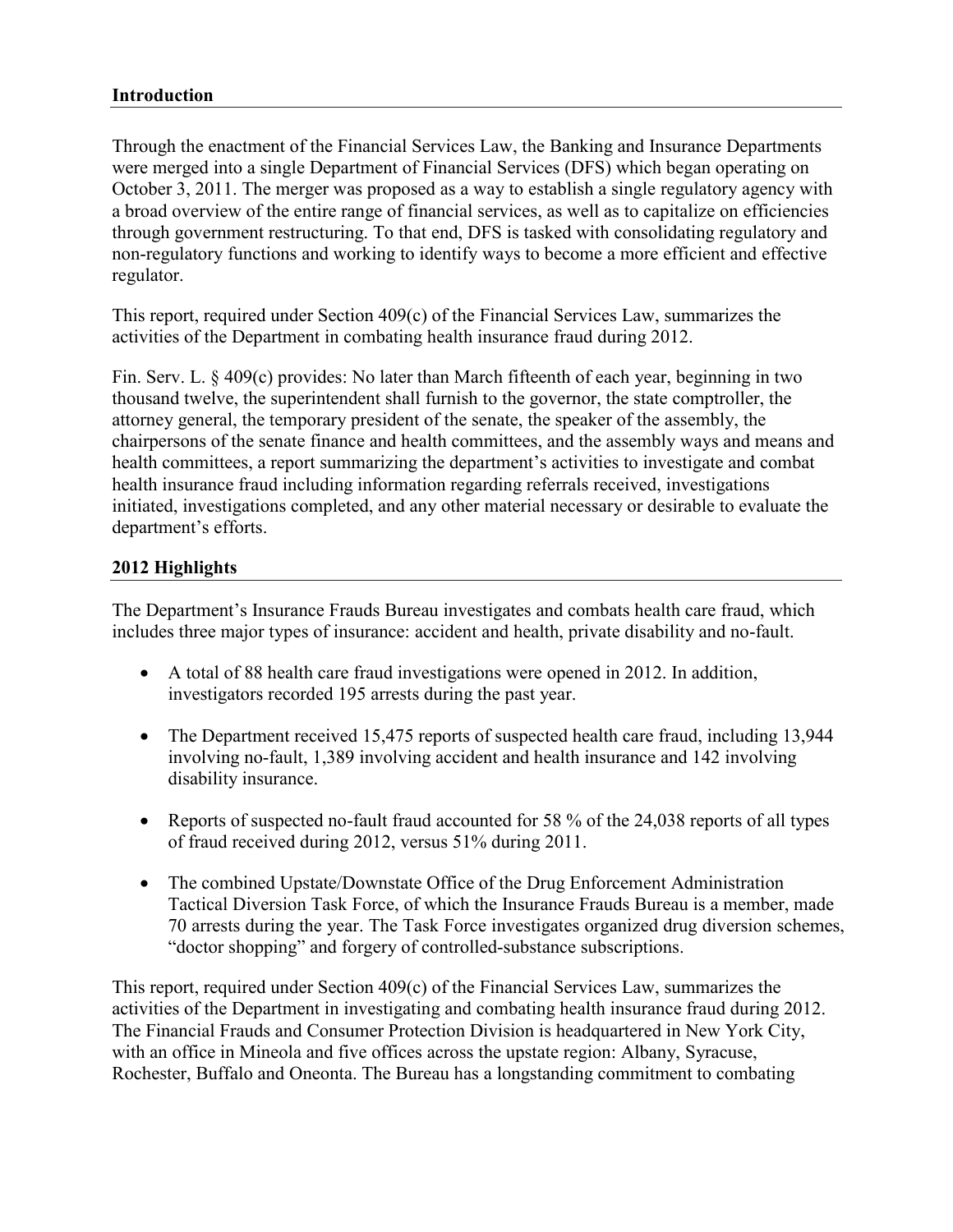insurance fraud and strives to serve the people of New York State with dedication, professionalism and distinction.

#### <span id="page-4-0"></span>**The Insurance Frauds Bureau**

# <span id="page-4-1"></span>The Insurance Frauds Bureau<br>Role in Investigating Health Care Fraud

 (FFCPD). The Insurance Frauds Bureau is part of FFCPD's Criminal Investigations Unit. The Financial Services Law created a new Financial Frauds and Consumer Protection Division

#### <span id="page-4-2"></span>**Health Care Fraud**

The Department investigates insurance fraud, including health care fraud, throughout New York State. Health care fraud involves three major types of insurance: accident and health, private disability and no-fault.

#### <span id="page-4-3"></span>**Types of Health Care Fraud**

 Department investigators work closely with the insurance industry and law enforcement agencies on the federal, state and local levels to combat health care fraud schemes. Such schemes increase insurance premiums for all consumers.

The following are some of the more common types of health care fraud.

- Pharmaceutical fraud.
- Billing for services that were never rendered.
- Billing for more expensive procedures than were actually provided, commonly known as upcoding.
- Performing medically unnecessary treatments and expensive diagnostic tests for the purpose of generating insurance payments.
- Misrepresenting non-covered treatments as medically necessary covered treatments, e.g., cosmetic nose surgery billed as deviated septum repair.
- Unbundling billing as if each step of a procedure were a separate procedure.
- Staging or causing auto accidents.
- Filing no-fault claims for nonexistent injuries.
- Filing false or exaggerated medical disability claims.
- Staging fake slip-and-fall accidents.
- Accepting kickbacks for patient referrals.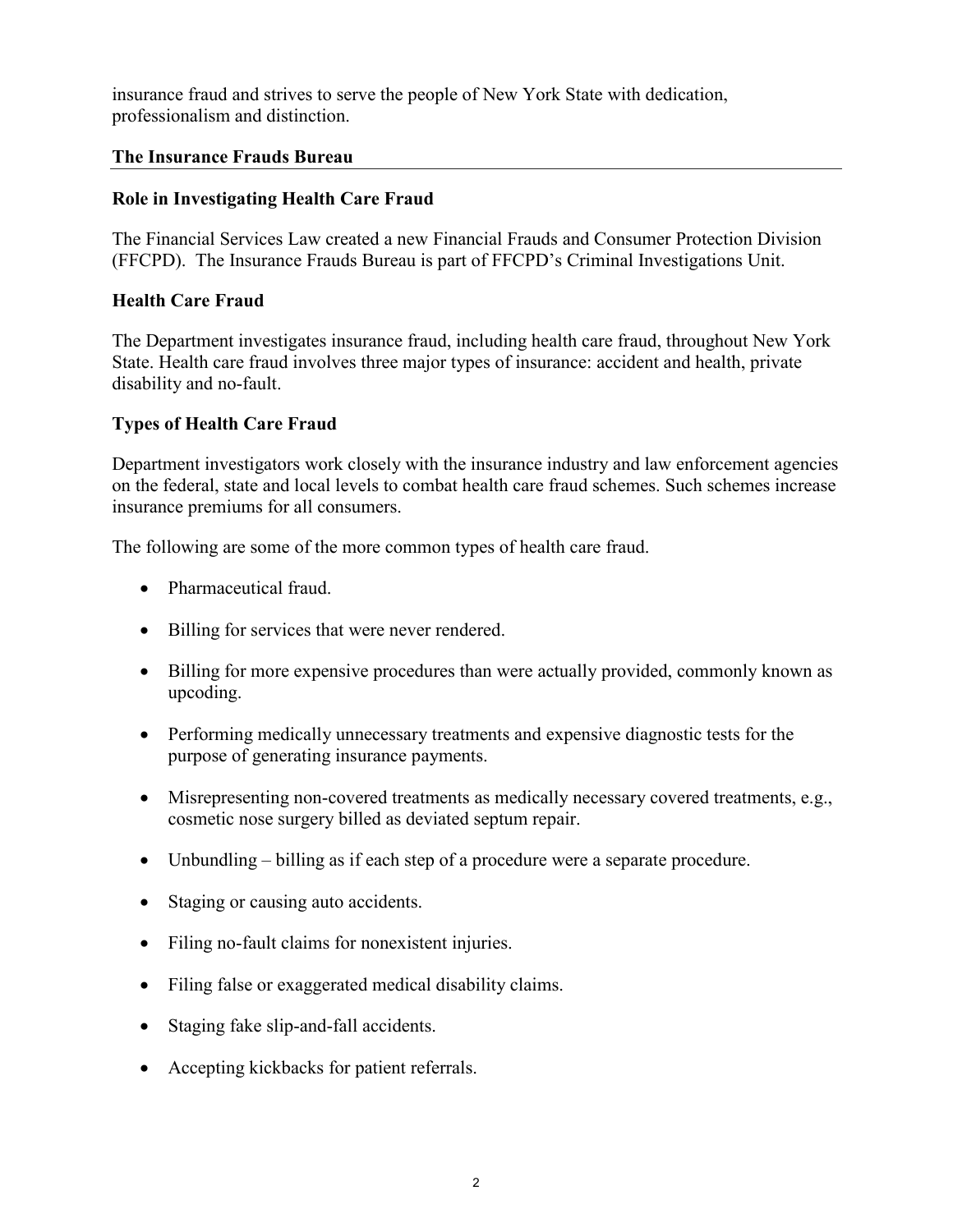A review of health care fraud reports received by the Department in 2012 showed that the Bureau continued to receive numerous allegations of pharmaceutical fraud and/or diversion of controlled substances. In addition, reports of medically unnecessary treatments and expensive diagnostic tests increased.

#### <span id="page-5-0"></span>**The High Cost of Health Care Fraud**

Health care fraud is a costly and pervasive drain on the national health care system. Though experts vary in their estimates, all agree that the costs of health care fraud are exorbitant. The U.S. spends more than \$2 trillion on health care annually and the National Health Care Anti-Fraud Association (NHCAA) has estimated that at least 3 percent of that spending – or \$68 billion – is lost to fraud each year. Combating fraud and abuse helps rein in the escalating costs of health care in the United States.

#### <span id="page-5-1"></span> **No-Fault Fraud**

The number of suspected no-fault fraud reports received by the Department increased by 16% from 2011 to 2012. Suspected no-fault fraud reports accounted for 58% of all fraud reports received by the Department in 2012, versus 51% in 2011.

 The number of suspected no-fault fraud reports made up 90% of all health care fraud reports in 2012 and have accounted for approximately 85% of total health care fraud reports since at least 2008.



#### **Suspected Fraud Reports Compared to Suspected No-Fault Fraud Reports**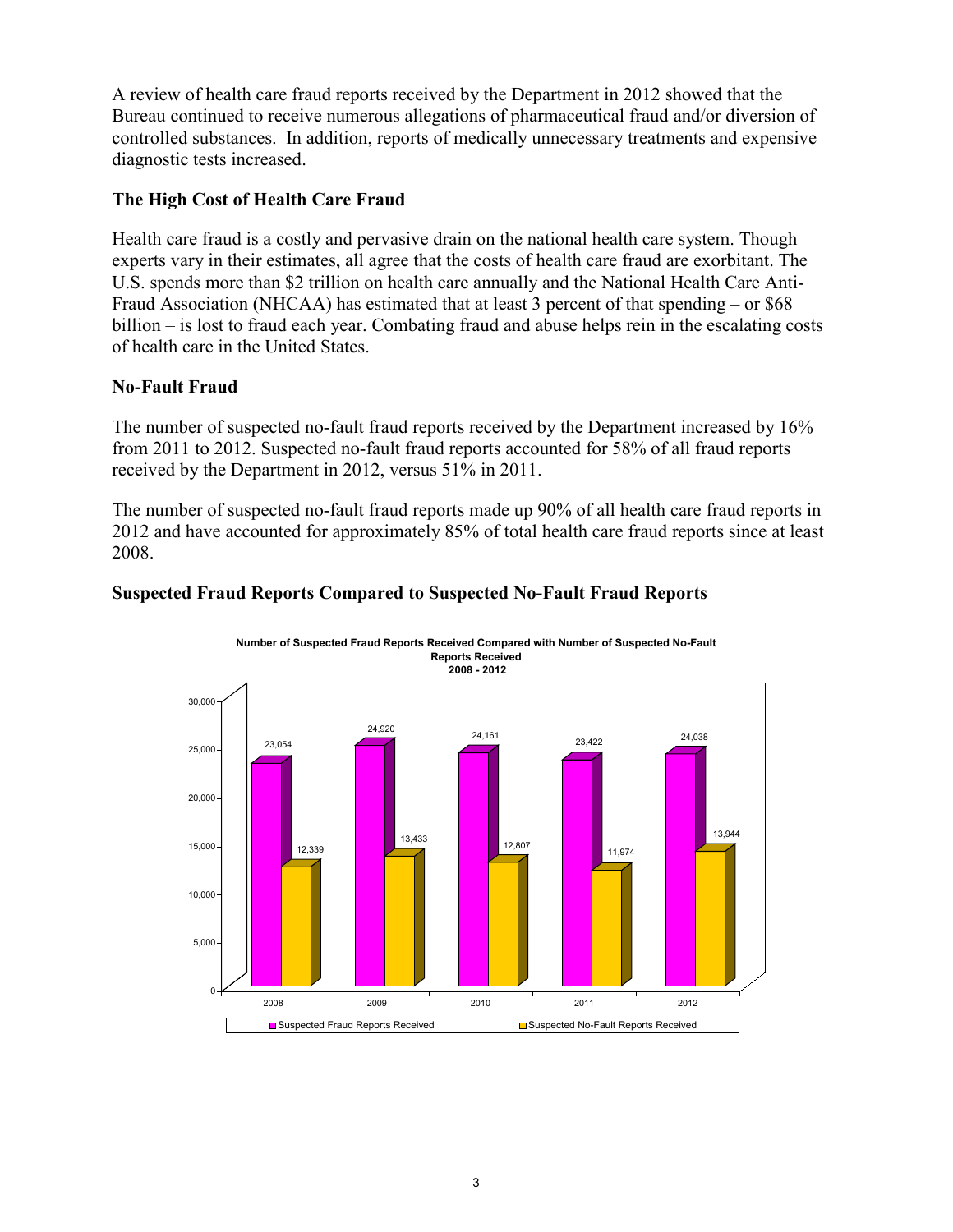

# **Suspected Healthcare Fraud Compared to Suspected No Fault Fraud Reports Received**

 shut down medical mills that plague New York's no-fault payment system and cost New Yorkers Combating no-fault fraud is one of the Department's highest priorities. In early March 2012, Governor Cuomo announced a statewide initiative to stop deceptive health care providers and hundreds of millions of dollars in insurance costs.

DFS has carried out the initiative in three phases, with each phase consisting of a particular group of providers.

DFS will continue to utilize the procedures contained in Section 5109 and Regulation 68-E to deauthorize providers who engage in unlawful conduct. Toward that end, each provider that violates Section 5109 will be subject to a Departmental hearing to determine whether or not the provider should be barred from the no-fault system.

#### <span id="page-6-0"></span> **Collaborative Efforts to Combat Health Care Fraud**

 The Insurance Frauds Bureau is a member of several task forces and working groups designed to foster cooperation and communication among the many law enforcement agencies involved in combating health care fraud. Participation provides the opportunity to plan joint investigations, share information and hone investigative skills. Toward that end, several of the Bureau's investigators have been assigned to these groups and partner with other members in investigating cases involving health care fraud: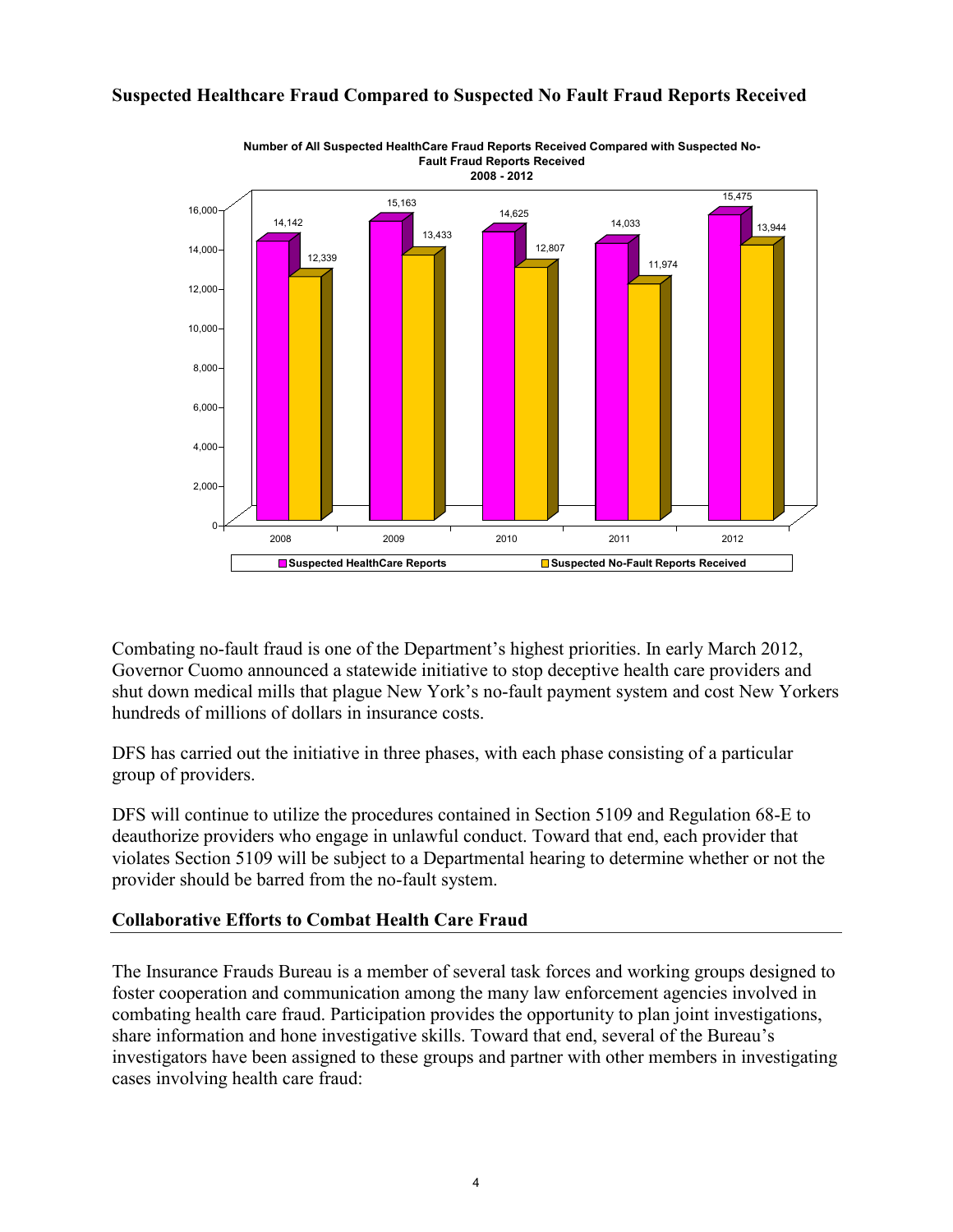#### <span id="page-7-0"></span>**Drug Enforcement Administration Tactical Diversion Task Force**

The Task Force investigates organized drug diversion schemes, "doctor shopping" and forgery of controlled-substance prescriptions. Successful investigations conducted by the combined Upstate/Downstate Task Force resulted in 70 arrests in 2012. A Bureau investigator is assigned full time to each office of the Task Force to work side-by-side with other members. An investigation conducted by the Downstate Office of the Task Force led to the arrest in May of 14 defendants charged with participating in the distribution of illegally diverted prescription drugs oxycodone and oxymorphone. Summaries of this case and several others conducted by the Task Force are detailed later in this Report.

## <span id="page-7-1"></span>**FBI New York Health Care Fraud Task Force**

The New York Task Force was part of a takedown conducted by a nationwide strike force that resulted in charges against 92 suspects in schemes to defraud the Medicare and Medicaid programs of \$432 million in fraudulent claims. Of those arrested, 15 were suspects in three New York Task Force cases. In one case, nine people, including the manager and medical director of a medical facility in Brooklyn, were charged with conspiring to defraud the Medicare and Medicaid programs of more than \$13 million by submitting fraudulent claims for physical therapy that was not provided or was medically unnecessary. In another case, four licensed chiropractors allegedly failed to provide chiropractic services to patients residing in assistedliving facilities, yet billed Medicare for \$6.4 million. In the third case, the office manager of a Queens medical clinic and the owner of an ambulette service received \$3 million from Medicare after claiming to provide physical therapy and diagnostic tests to patients who were paid cash kickbacks to use those two defendants' medical and ambulette services. The arrests took place in October and charges brought against the suspects included health care fraud, wire fraud, violations of the kickback statutes and money laundering.

#### <span id="page-7-2"></span>**Other Group Participation**

The Insurance Frauds Bureau also actively participates in the Western New York Health Care Fraud Task Force, the FBI/U.S. Attorney Health Care Fraud Working Group and the Medicare Fraud Strike Force, among others. Participation provides the opportunity for studying trends, planning strategies and conducting joint investigations.

#### <span id="page-7-3"></span>**Reporting and Preventing Insurance Fraud**

#### <span id="page-7-4"></span>**Insurance Company Reporting**

 Insurers are required by Section 405 of the Insurance Law to report suspected fraud to the reports received by the Bureau were transmitted electronically and received remotely from Department. The Department has a Web-based Case Management System, known as FCMS, that allows insurers to submit reports of suspected fraud electronically. The system has been fully operational since the first quarter of 2007. In 2012, approximately 95% of the 24,038 fraud insurers. Insurers have access to FCMS through the Department's portal using secure accounts.

The benefits of FCMS to insurers include automatic acknowledgment of receipt of fraud reports, and automatic notification of case assignments and eventual case disposition. Insurers also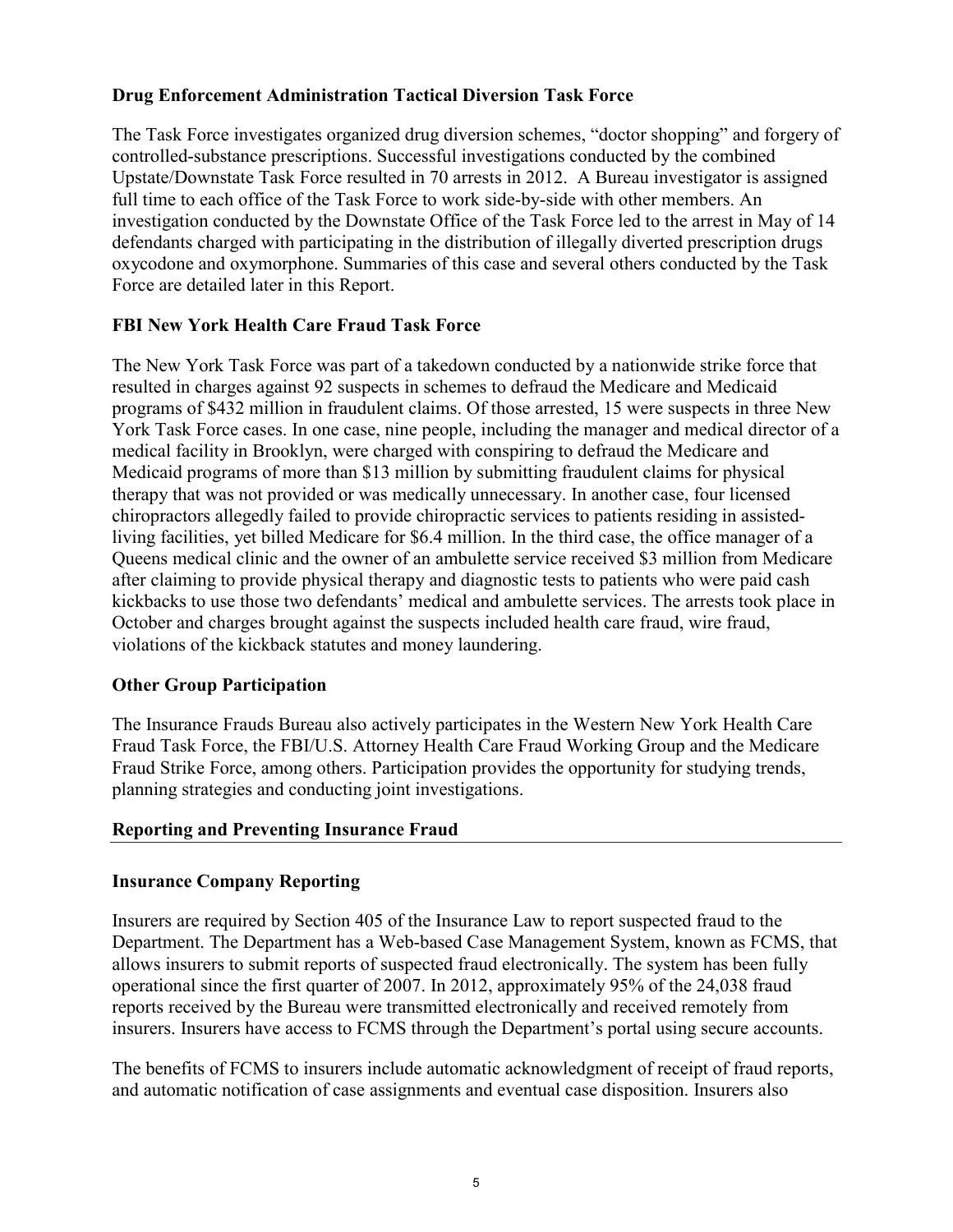benefit from on-line help screens and an on-line manual of operations, as well as search and cross-reference features. Department staff members regularly monitor the system and make improvements and changes as necessary.

The Department received 15,475 reports of suspected health care fraud during 2012 –1,389 involving accident and health insurance, 142 involving disability insurance and 13,944 involving no-fault. A total of 88 new health care fraud cases were opened for investigation. Of these, 41 involved accident and health, 3 involved disability and 44 involved no-fault. (It should be noted that multiple fraud reports frequently can be linked to one case). At the same time, investigations continued in numerous cases that were opened in prior years. Health care fraud investigations by the Department resulted in 195 arrests in 2012.

#### **Suspected Health Care Fraud - Reports Received 2012**



**Health Care Fraud – New Cases 2012** 

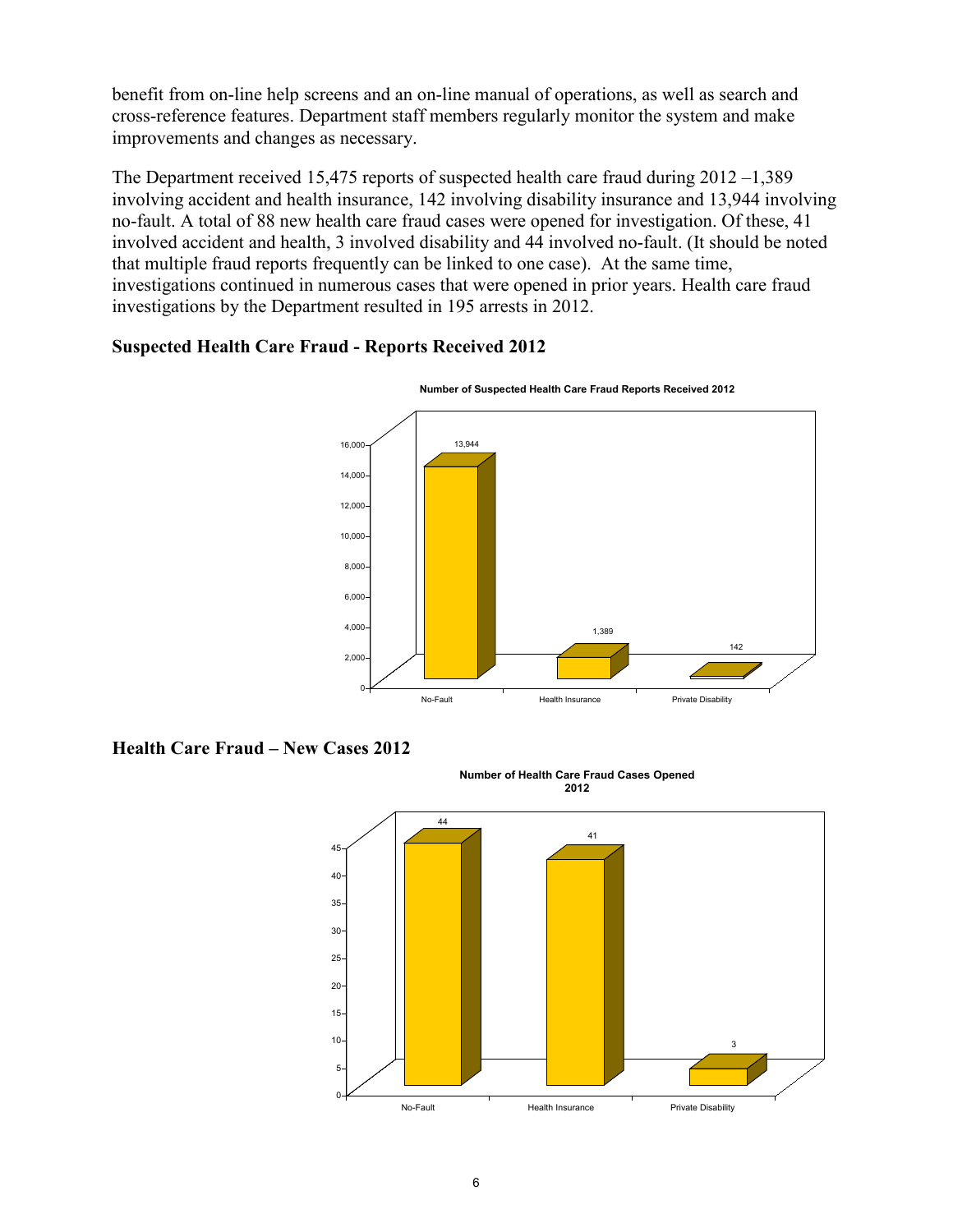#### <span id="page-9-0"></span>**Consumer Reporting**

Consumers are encouraged to report suspected fraud to the Department. The Bureau maintains a toll-free hotline to facilitate reporting. Once a report is received, an investigator contacts the caller for details maintained on a confidential basis. The Department recorded an average of 26 calls per week during 2012. The "Consumers" section on the Department's website includes a link to a fraud report form and instructions that consumers can use to report fraud to the Department. The section is designed to help consumers recognize, report and combat insurance fraud.

#### <span id="page-9-1"></span>**Compliance with Section 409 of the Insurance Law**

Section 409 of the New York Insurance Law requires insurers that write at least 3,000 policies (or individuals if written on a group basis) of auto, workers' compensation or accident and health insurance in New York State to submit to the Department a Fraud Prevention Plan for the detection, investigation and prevention of insurance fraud. The Plan must provide for a full-time Special Investigations Unit (SIU), as well as specific staffing levels within the SIU.

In 2012, there were 64 approved insurer SIUs dedicated to investigating health care fraud in New York State. These SIUs included accident and health insurers, HMOs, life insurers, nonprofit medical and dental indemnity or health service corporations. In addition, 15 property and casualty insurers with approved SIUs reported writing accident and health insurance business during 2012.

 2011 (the latest year for which data are available). Health and life insurers reported \$28.8 million in recoveries from SIU investigations. In addition, four property and casualty insurers writing Health and life insurers reported \$108.9 million in savings resulting from SIU investigations in accident and health insurance reported \$4.2 million in savings.

The Insurance Frauds Bureau monitors insurer compliance with Section 409 via the analysis of data included in the annual SIU Reports. The Bureau may perform market conduct field examinations of insurer SIUs to ensure compliance with Section 409.

#### <span id="page-9-2"></span>**Fraud Prevention Plan Requirements**

 Fraud Prevention Plans. For example, the Plans must provide for an SIU separate from claims Section 409 sets out specific requirements for the type of information that must be included in and underwriting and must include details regarding the staffing and other resources dedicated to the SIU. In order to be designated an SIU investigator, individuals must meet certain educational and/or professional experience criteria as specified in Section 409 and Department Regulation 95.

Section 409 and Department Regulation 95 also require the following information and/or procedures to be included in all Fraud Prevention Plans:

• Interface of SIU personnel with law enforcement and prosecutorial agencies.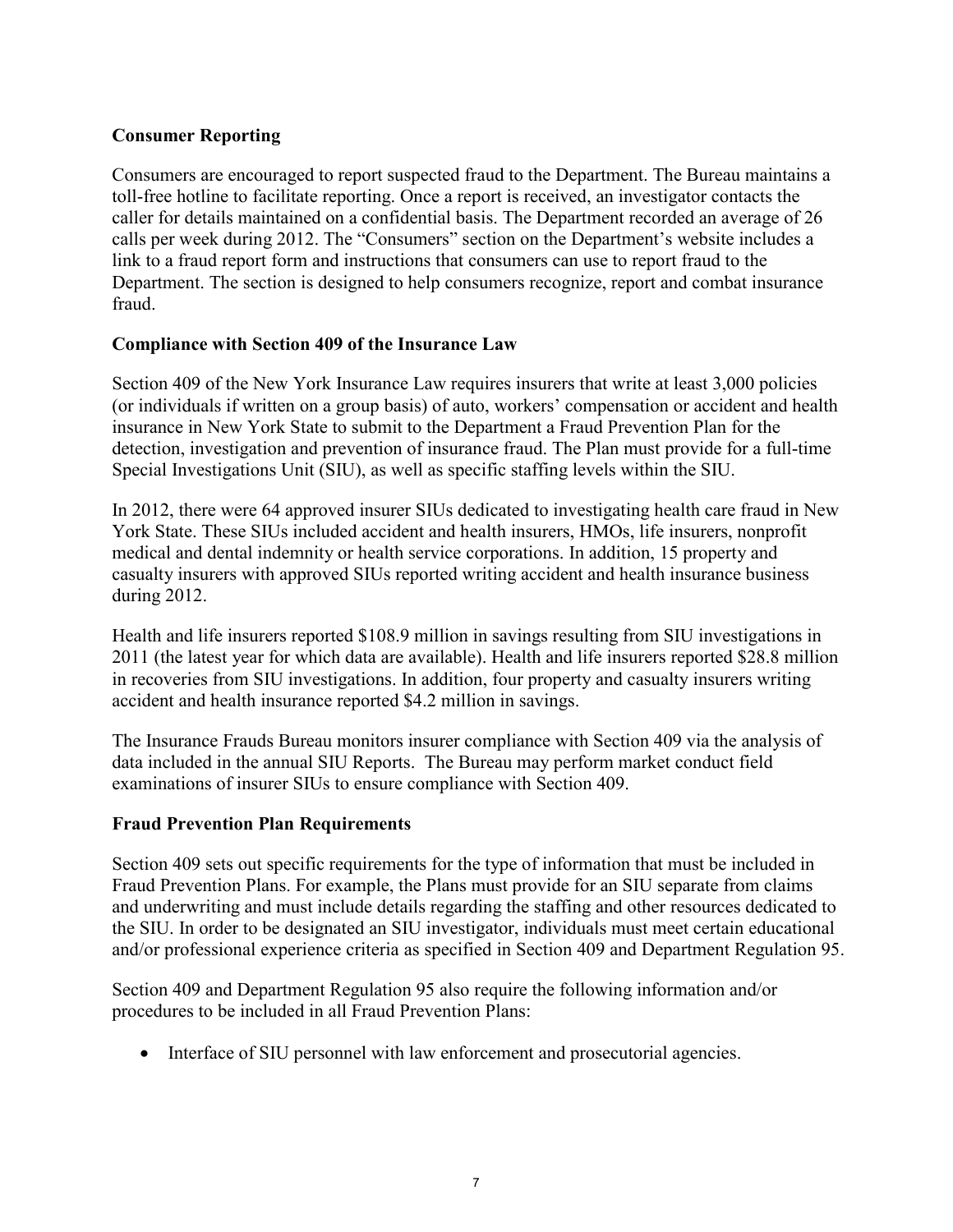- Coordination with other units of the insurer for the investigation and initiation of civil actions based on information received by or through the SIU.
- Development of a fraud detection and procedures manual to assist in the detection and elimination of fraudulent activity.
- The rationale for the level of staffing and resources devoted to the SIU based on objective criteria.
- In-service training of investigative, claims and underwriting personnel in identification and evaluation of insurance fraud.
- Development of a public awareness program focused on the cost and frequency of insurance fraud and the methods by which the public can assist in preventing fraud.

#### <span id="page-10-0"></span>**Electronic Submission of Fraud Prevention Plans**

 Prevention Plans. Beginning in 2013, insurers will submit their Plans to the Department The Department has initiated a Web-based system for the submission of insurer Fraud electronically via the portal application "Fraud Prevention Plans." All Plans will be electronically stored and insurers will be able to access their Plans via the portal. Additionally, the Bureau will begin scanning prior Plans into the portal during the coming year.

#### <span id="page-10-1"></span>**Public Awareness Programs**

 The New York Alliance Against Insurance Fraud and the National Health Care Anti-Fraud public awareness programs for 19 health insurers or health insurer groups with Fraud Prevention Association carry out advertising campaigns via newspapers, radio, television and billboards to target insurance consumers. The National Health Care Anti-Fraud Association conducted the Plans on file. (A group is an organization comprising affiliated insurers.) There were 33 health insurers or health insurer groups with Fraud Prevention Plans on file that participated in the program. In addition, several individual insurance companies have ongoing programs to heighten awareness and reduce public tolerance for insurance fraud. As a result, these anti-fraud messages reach millions of New Yorkers each year.

#### <span id="page-10-2"></span>**The Year in Review**

## <span id="page-10-3"></span>**Major Cases in 2012**

Numerous health care fraud investigations were conducted during the past year. Some of these cases are summarized below.

 at the facility. When confronted with this information, the suspect signed a statement • An upstate woman sought treatment at a Rochester medical facility in October 2011. During the course of the treatment, the woman was asked if she had previously been treated at the facility and answered that she had not. Investigators, however, examined medical records that indicated that someone using the woman's name, insurance benefits card and workplace identification had received medical treatment on six prior occasions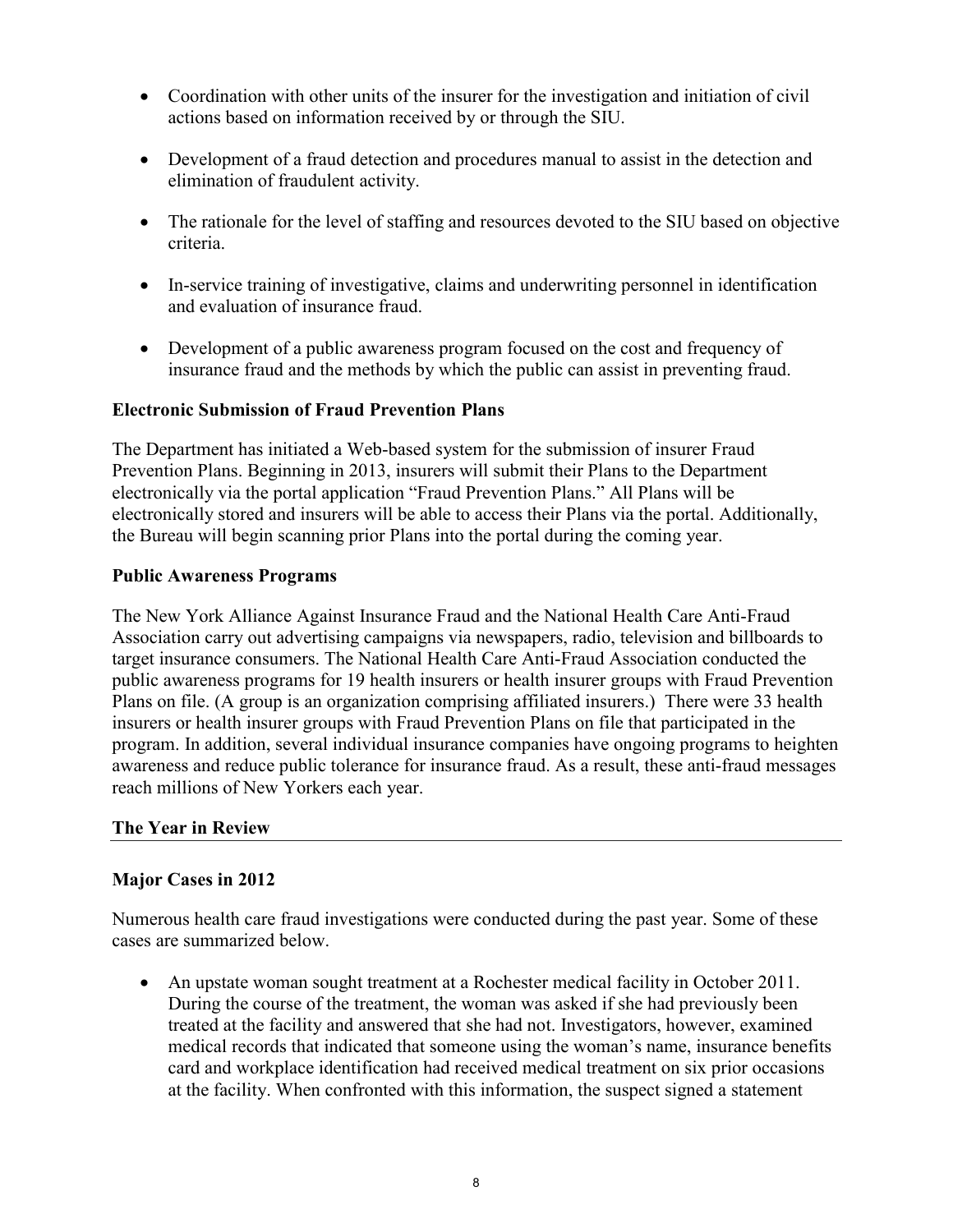not entitled to receive them. The Insurance Frauds Bureau played a lead role in the January on a charge of insurance fraud. admitting that she had given her documents to her cousin to use for medical treatment. As a result of the alleged fraud, Excellus Health Plan paid \$1,570 in benefits for someone investigation assisted by the Rochester Police Department. The suspect was arrested in

- up-front and the promise of a bodily injury lawsuit settlement after they were treated at a Sixteen suspects were arrested in March for their roles in staging auto accidents to collect insurance payouts. They allegedly conspired to stage nine accidents in Brooklyn from September 2009 to May 2011. In some instances, one group of defendants drove or were passengers in U-Haul trucks they had rented, while another group of defendants hailed a livery cab, driven by an unsuspecting driver, into which the U-Haul driver would crash. In another type of staged accident, the defendants pretended to be pedestrians struck by other defendants or by vehicles driven by unsuspecting drivers. The defendants collected \$400,000 in insurance payouts as a result of fraudulent claims submitted to insurers. Most of the defendants allegedly agreed to participate in the accidents in exchange for money medical clinic. Some of the defendants eventually received money from lawsuit settlements. Charges brought against the suspects included insurance fraud and grand larceny. An investigation conducted by the Insurance Frauds Bureau, the New York Attorney General's Office and the NYPD led to the arrests. The Bureau brought this case to the AG's Office based on referrals received from insurers alleging staged accidents involving U-Haul rental trucks and livery cars. IFB investigators obtained insurance company files, conducted interviews and secured copies of rental agreements from U-Haul.
- A long-term no-fault fraud investigation resulted to the arrest of two defendants in March, bringing the total number of arrests thus far in the case to 68. The first defendant, along with another suspect previously arrested, falsely reported to officers responding to his 911 call that a vehicle had hit his car and left the scene. He subsequently sought medical treatment for nonexistent injuries for which Permanent General Assurance Company was billed more than \$34,000. The second defendant, with others previously arrested, altered a Police Accident Report by adding his name as a passenger in a car that was involved in an accident. He applied for benefits under the no-fault portion of his auto insurance and was treated at a local medical facility for injuries purportedly received in the accident. Hartford Insurance Company was later billed in excess of \$3,000. The Bureau's investigators conducted surveillance, obtained claims data, issued subpoenas and participated in an undercover operation.
- • In March 2012, the Insurance Frauds Bureau initiated an investigation involving Medicaid fraud. Records showed that in February 2012, the suspect had telephoned a pharmacy stating that she was a doctor and requested a prescription for Tramadol, a common pain medication. The suspect subsequently picked up the prescription and paid for it with her Medicaid card. The pharmacist later called the doctor whose name the suspect had used in ordering the prescription for additional information for the Medicaid claim. The doctor informed him that she had not authorized a prescription for the suspect and in fact had never provided any medical care to her. The pharmacist reported the incident to the Rochester Police Department. Investigators contacted the Office of the Medicaid Inspector General for a listing of all paid prescriptions for the suspect. The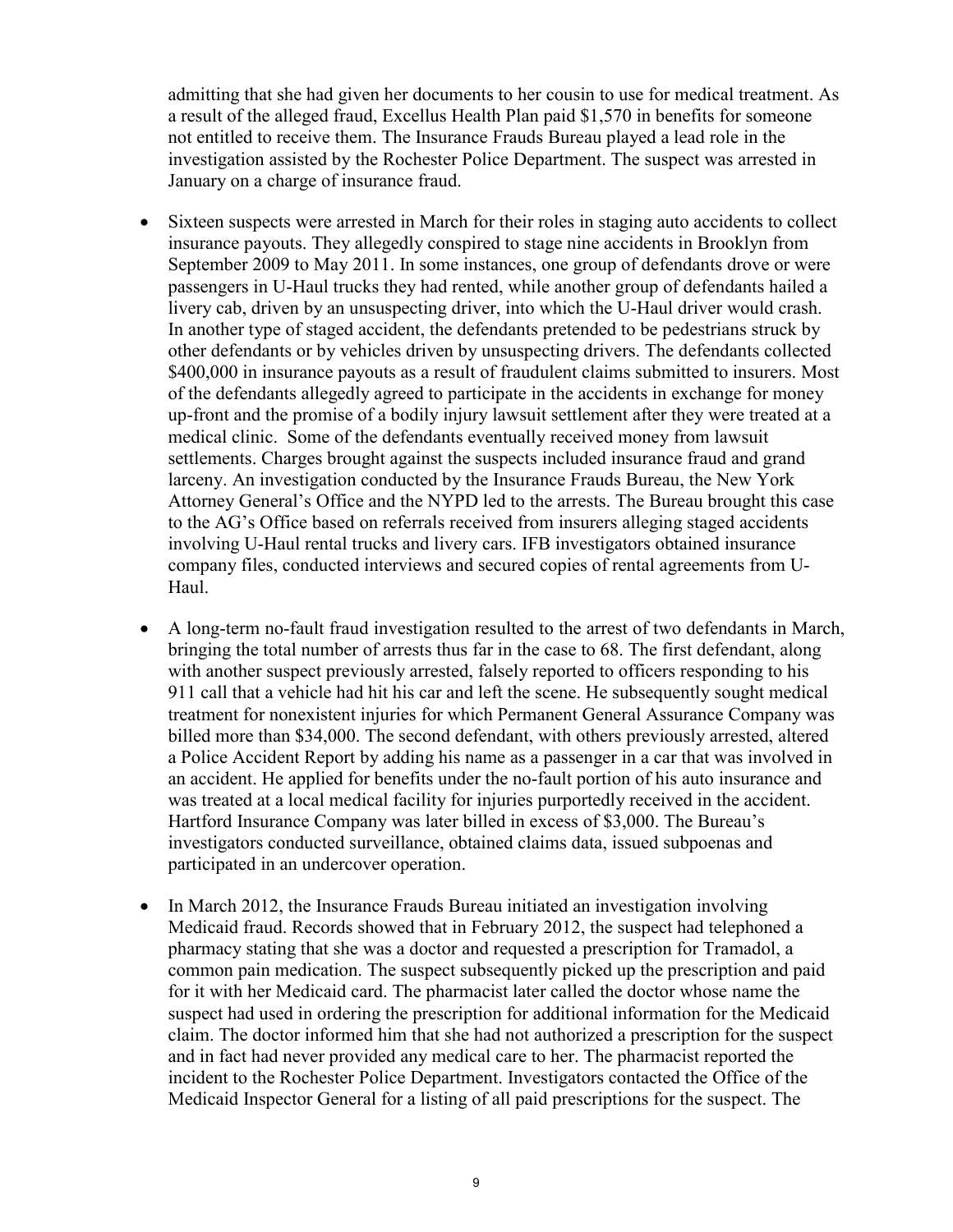listing showed a pattern of prescriptions for Tramadol and Percocet purportedly authorized by two doctors, both of whom provided statements that they had not prescribed any medications for the suspect. The pharmacist was able to identify the suspect from photos and she was called in for an interview. When questioned, she admitted misrepresenting herself as the two doctors to order several prescriptions during the prior year and using her Medicaid card to pay for them. She was arrested and charged with criminal impersonation as a result of the Bureau's investigation.

- patient information of at least five individuals to submit claims to CIGNA. In two by the Insurance Frauds Bureau and subsequently pled guilty to grand larceny. • A Manhattan podiatrist was sentenced in November to one year in prison and was ordered to pay an unspecified amount in restitution to CIGNA Insurance Company. From 2008 to 2010, he filed hundreds of claims for treatments that he never provided and used instances, he accepted payment for claims he filed on behalf of patients, one of whom was in Europe and the other at Disney World when the treatments purportedly took place. In another instance, he contacted a CIGNA member and asked her to report that she had received treatment when she had not. CIGNA paid a total of \$100,671 on the fraudulent claims. Shulman was arrested in February 2011 as a result of the investigation conducted
- many of these prescriptions were being filled at a particular pharmacy. Evidence was search warrant was executed at the pharmacy in April and the defendant was arrested. • An ongoing drug diversion investigation being conducted by the Insurance Frauds Bureau and the U.S. Department of Health and Human Services' Office of the Inspector General revealed that two suspects, previously arrested, were involved in stealing/filling prescriptions for controlled substances. Further investigation by the Bureau showed that developed documenting the pharmacy owner's willful knowledge of the scheme. A
- performed. She presented a Medicaid Benefit ID card and completed the necessary forms treatment. Investigators also interviewed the owner of the ID card who submitted • In September 2011, the defendant arrived at a doctor's office to have a medical procedure providing patient medical history and other relevant information. During the visit, a nurse noticed a discrepancy in the medical chart and questioned the defendant who then admitted she was using the ID card and personal information of another person. She was denied services and left the office. During the investigation, the defendant was interviewed and admitted that she had used someone else's ID card to obtain medical statements reporting that she had not authorized the defendant to use her ID card. The defendant was arrested in April and charged with identity theft, criminal possession of a forged instrument and falsifying business records. This case was referred by the Office of the Medicaid Inspector General and was investigated jointly by the Insurance Frauds Bureau and the Brighton Police Department. The Bureau took the lead in interviewing witnesses and suspects, obtaining statements and gathering evidence critical to the success of the investigation,
- An investigation by the Drug Enforcement Administration Tactical Diversion Task Force led to the arrest in May of 14 defendants involved in the distribution of illegally diverted prescription drugs on charges of conspiracy to violate the narcotics laws of the United States and distribution and possession with intent to distribute oxycodone and oxymorphone. From April 2011 through at least May 2012, the defendants worked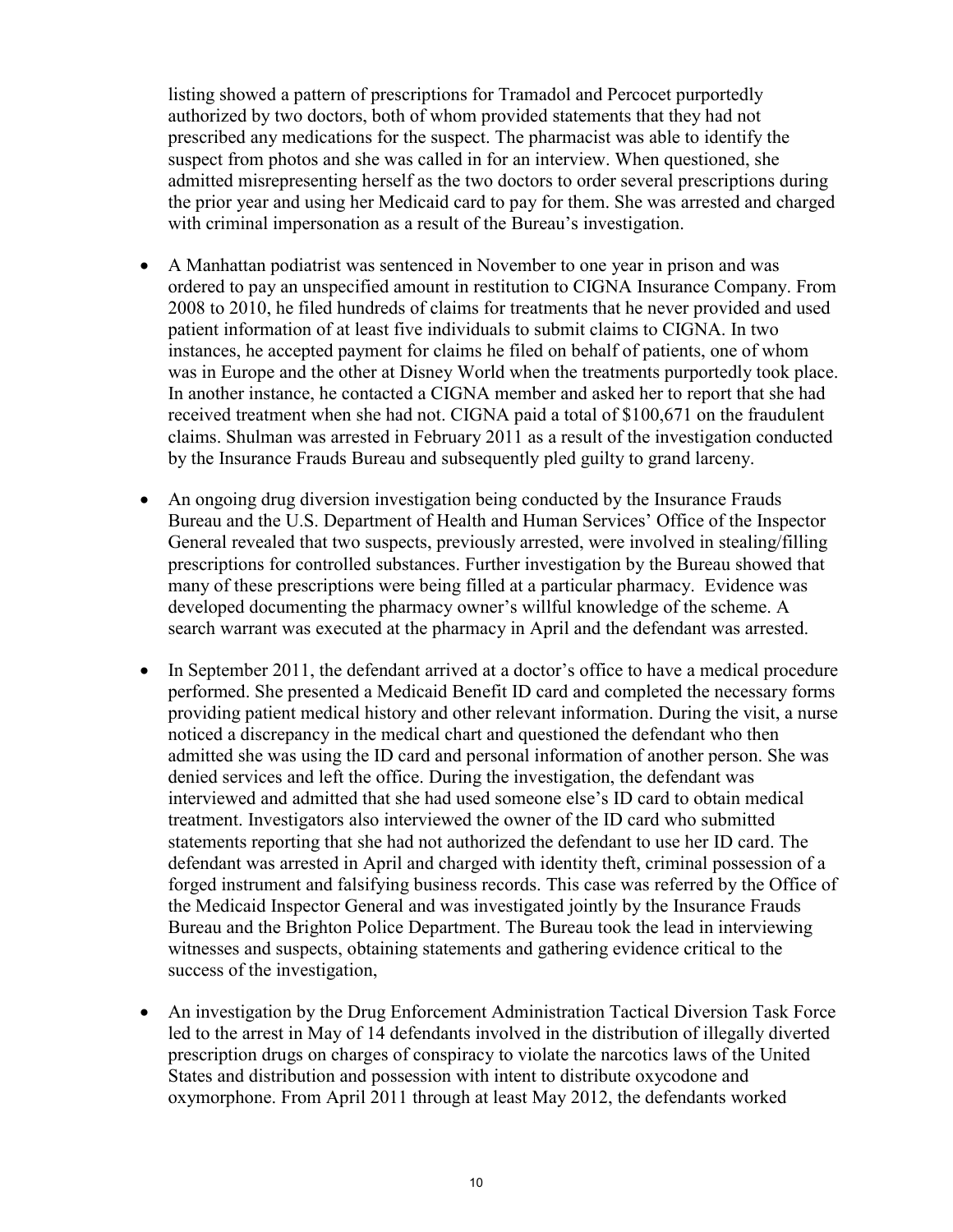together to sell tens of thousands of pills in Upper Manhattan. During the execution of of the prescription pills, \$24,000 in cash, and hundreds of bottles of HIV medications Downstate Office of the Task Force, including the DEA, the U.S. Attorney for the Southern District of New York, the NYPD and the Insurance Frauds Bureau. The search warrants at five locations in the Bronx and Upper Manhattan, approximately 9,000 were recovered. The ongoing investigation is being conducted jointly by members of the Bureau's investigator assigned to the Downstate Office of the DEA participated in search warrants and conducted numerous surveillances and interviews.

- • An investigation by the Insurance Frauds Bureau and the Manhattan District Attorney's Office resulted in the May arrest of three suspects for allegedly submitting hundreds of defendants were policyholders of a mental health insurer – OptumHealth Behavioral 206 claims for treatments she never received. She also filed 19 claims for legitimate fraudulent claims. In November, she pled guilty to grand larceny and was sentenced to with her employer for mental health treatments she never received and 38 claims in fraudulent claims for mental health treatments they never received. Two of the Solutions (OHBS) – that requires claimants who receive treatment from out-of-network providers to pay for those treatments and then file claims with OHBS for reimbursement. From June 2009 to September 2011, the initial defendant, a practicing psychiatrist, filed treatments but inflated the amounts she paid to her doctors. She was reimbursed a total of \$32,428 for the fraudulent and inflated claims. The second defendant was accused of submitting more than 1,000 claims to OHBS from July 2010 to November 2011 seeking reimbursement for \$257,000 in mental health services purportedly provided to her and her family by a doctor in Brooklyn. Investigators learned that this defendant allegedly fabricated both the services and the doctor. OHBS paid out more than \$114,000 on the 3-to-6 years in prison. From 2006-2011, the third defendant filed more than 1,700 claims which she inflated the amounts paid to her doctor for treatments she did receive. She was paid \$353,958 on the false and inflated claims. Moreover, she tried to steal an additional \$33,000 by submitting several claims multiple times. Her employer fully funds its own employee health plan and was, therefore, liable for the financial loss.
- medication purportedly prescribed by his doctor. An investigation by the Insurance • Following an auto accident, the defendant began collecting lost-wage benefits. Beginning in May 2010 through mid-September 2011, he submitted 11 prescriptions for pain Frauds Bureau, the Niagara County District Attorney's Office and the Lockport Police Department revealed that the defendant was working while fraudulently collecting the benefits and had submitted forged or altered prescriptions and documentation stating that he was unable to work. State Farm paid him \$13,700 in lost-wage benefits and \$1,245 in prescription drug payments to which he was not entitled. The Bureau was the lead investigator in the investigation that resulted in the defendant's arrest in June on charges of grand larceny, insurance fraud, and criminal possession of a forged instrument.
- The suspect in this case went to a doctor's office for a medical procedure and presented a Blue Choice Option Medicaid Insurance Card in the name of another individual and completed paperwork using the personal information of the other person. After she left the doctor's office, the office manager found a social security card which, when checked, produced the name of a dependent child of the suspect. Several weeks later, an Insurance Frauds Bureau investigator met the suspect outside the doctor's office where she agreed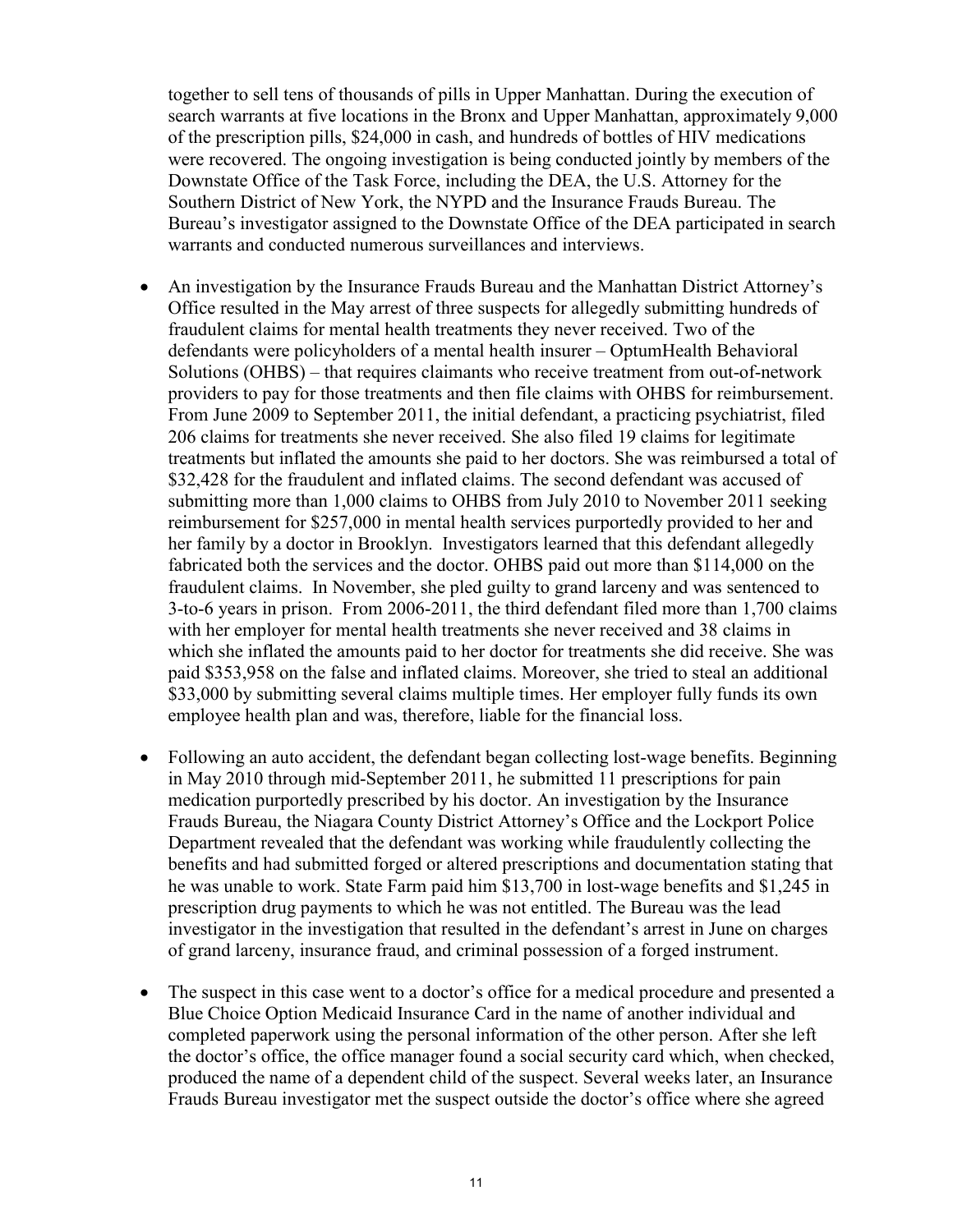to be interviewed. She subsequently gave a voluntary statement admitting that she had used an insurance card that was not her own because her insurance did not cover the \$550 cost of the procedure she had received. The suspect was arrested in June and charged with falsifying business records and petit larceny. This case was referred by the Office of the Medicaid Inspector General. The Insurance Frauds Bureau was the lead investigator and worked on the investigation with the Rochester Police Department.

- Company following an auto accident. As a result of injuries incurred in the accident, she An investigation by the Insurance Frauds Bureau and the Broome County Sheriff's • A Binghamton woman filed for no-fault benefits with the Progressive Insurance was given prescriptions for pain medication. During the period from July 2009 to June 2010, she had filled the prescriptions at various pharmacies in the Binghamton area and submitted documentation provided by the pharmacies to Progressive for reimbursement. Department found evidence that she had altered the information on the documents to make it appear that she had paid cash, when in fact Medicaid had paid for the medications. She turned herself in to the Sheriff's Department in June and was charged with attempting to defraud her insurer of \$1,138. The Bureau played a lead role in interviewing witnesses and suspects and obtaining statements in the investigation that led to the arrest.
- of the loss. He subsequently submitted a Notice of Proof of Loss Statement with two invoices claiming lost wages in the amount of \$2,000. He stated that he was a self- demonstrate that he had worked for either of the purported clients. An investigation led • The defendant was involved in an auto accident in February 2012 and filed a claim with GEICO Insurance Company for the damage. He reported a minor head injury at the time employed consultant and had missed ten hours of work for two clients due to headaches as a result of the head injury. One of the purported clients contacted the Department in April to report that the consultant had used her name and personal information on an insurance claim and had asked her to lie to the insurance company in exchange for \$100. Her boyfriend was a witness to this conversation and provided a written statement to investigators. In May, investigators interviewed the second purported client who stated that the defendant had not done any work for her either but declined to give a written statement. Investigators subsequently interviewed the defendant who admitted filing the claim and preparing and submitting the invoices claiming he had missed ten hours of work, but he could not provide any contracts, agreements or other documentation to by the Insurance Frauds Bureau with the assistance of the Rochester Police Department resulted in the defendant's arrest in July for insurance fraud.
- • The Insurance Frauds Bureau worked closely with the FBI and the IRS in an months in prison and ordered to pay more than \$1.4 million in restitution to Progressive investigation that led to the August arrest of an upstate resident, who pled guilty to health care fraud and mail fraud. Her plea is part of an ongoing investigation into a stagedaccident scheme involving a U-Haul truck in Utica. She was sentenced in February to 27 and Mutual of Omaha Insurance Companies.
- years' probation and ordered to pay \$127,560 in restitution. In August, he pled guilty to grand larceny and attempted grand larceny. As part of his plea, he admitted that from • A Saratoga Springs man was sentenced in October to six months in jail followed by five